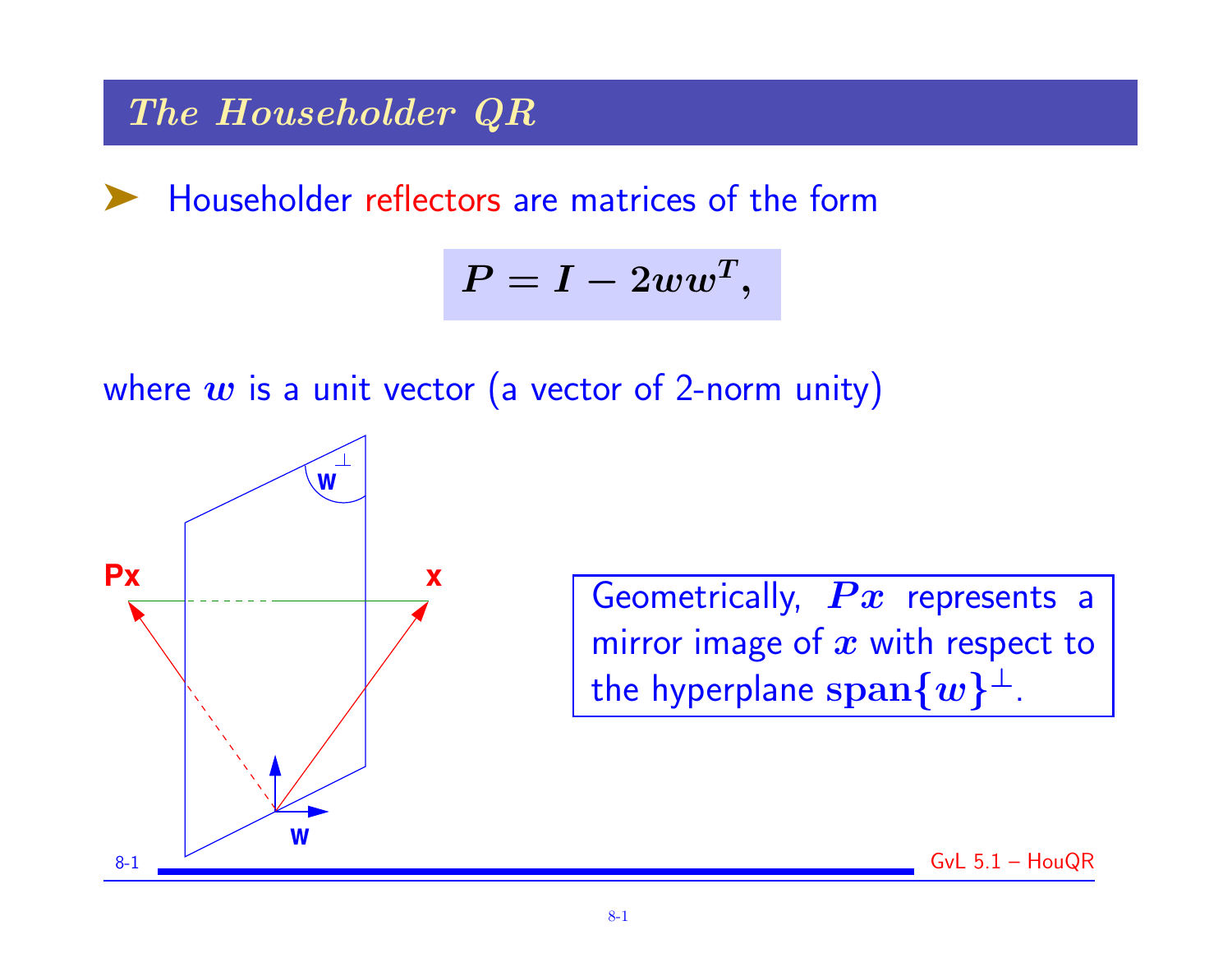#### A few simple properties:

- For real  $w: P$  is symmetric It is also orthogonal  $(P^TP = I)$ .
- In the complex case  $P = I 2ww^H$  is Hermitian and unitary.
- $\bullet$   $\boldsymbol{P}$  can be written as  $\boldsymbol{P} = \boldsymbol{I} \beta \boldsymbol{v} \boldsymbol{v}^T$  with  $\beta = 2 / \| \boldsymbol{v} \|_2^2$  $\frac{2}{2}$ , where v is a multiple of w. [storage: v and  $\beta$ ]
- $Px$  can be evaluated  $x \beta(x^Tv) \times v$  (op count?)
- $\bullet$  Similarly:  $\bm{P} \bm{A} = \bm{A} \bm{v}\bm{z^T}$  where  $\bm{z^T} = \bm{\beta} * \bm{v^T} * \bm{A}$

NOTE: we work in  $\mathbb{R}^m$ , so all vectors are of length  $\boldsymbol{m}$ ,  $\boldsymbol{P}$  is of size  $m \times m$ , etc.

➤ Next: we will solve a problem that will provide the basic ingredient of the Householder QR factorization.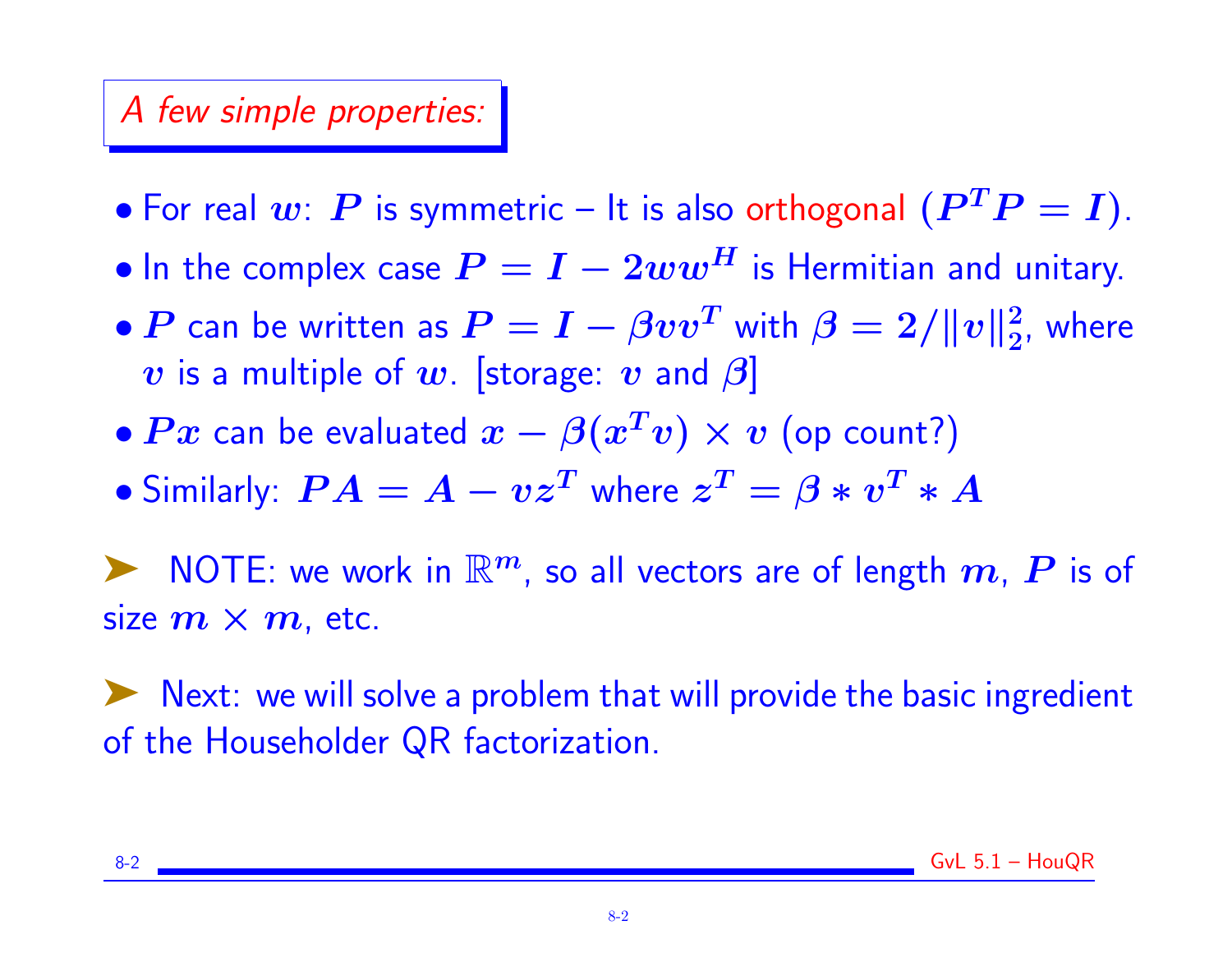Problem 1: Given a vector  $x \neq 0$ , find w such that  $(\boldsymbol{I}-2ww^T)\boldsymbol{x} = \alpha \boldsymbol{e}_1,$ where  $\alpha$  is a (free) scalar. Writing  $(I - \beta vv^T)x = \alpha e_1$  yields  $\big| \ \beta(v^T x) \ v = x - \alpha e_1.$  $\blacktriangleright$  Desired w is a multiple of  $x - \alpha e_1$ , i.e., we can take :  $v = x - \alpha e_1$  $\blacktriangleright$  To determine  $\alpha$  recall that  $\|\|(I - 2ww^T)x\|_2 = \|x\|_2$ As a result:  $|\alpha| = ||x||_2$ , or  $\alpha = \pm ||x||_2$ ➤ Should verify that both signs work, i.e., that in both cases we indeed get  $Px = \alpha e_1$  [exercise]

 $8-3$  GvL  $5.1 -$  HouQR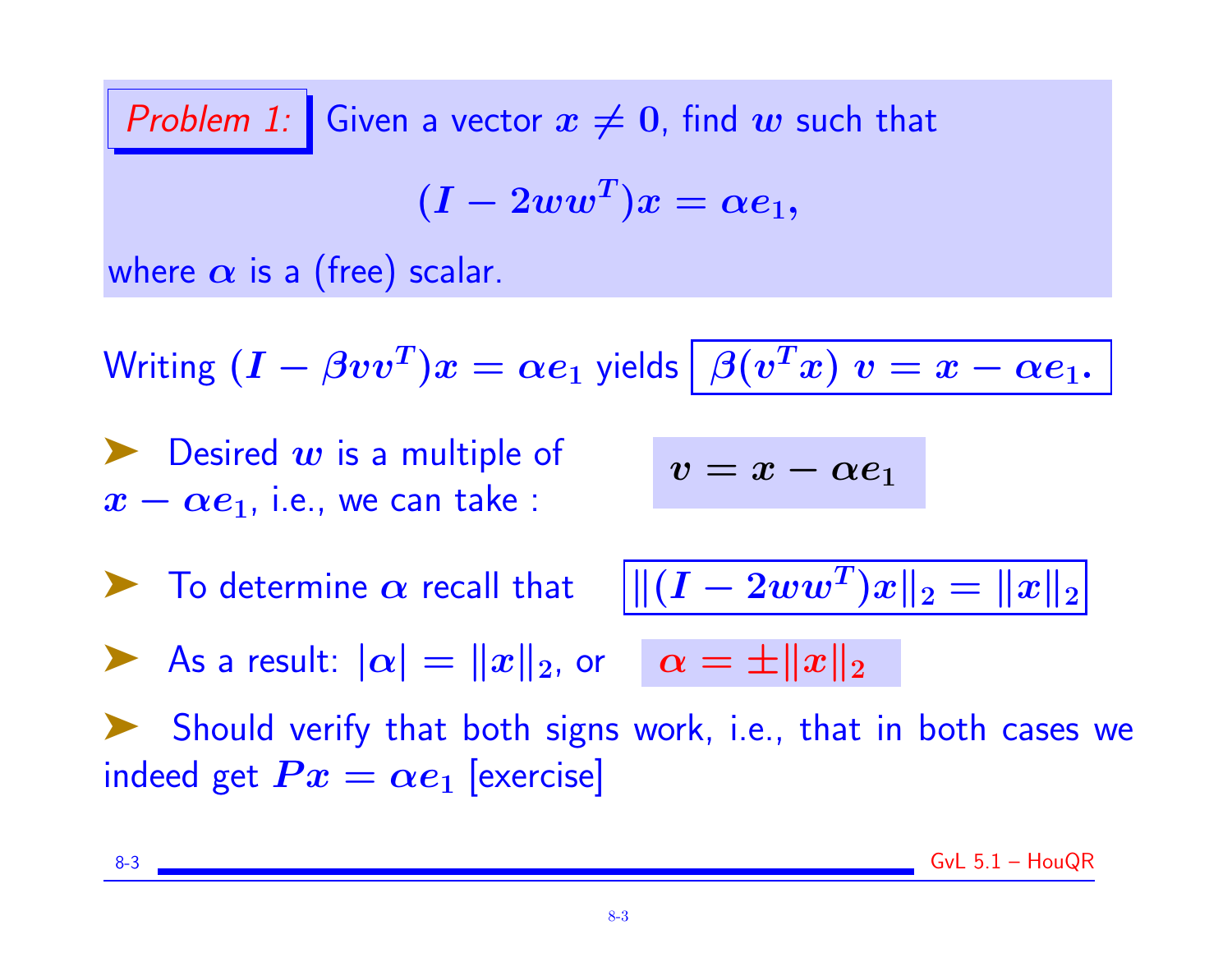$\boxed{\not\!\!\!\!\!\!\!\triangle_{\! 0 1}}$  .. Show that  $(I - \beta vv^T)x = \alpha e_1$  when  $v = x - \alpha e_1$  and  $\alpha = \pm ||x||_2.$ 

 $\overline{|Q|}$  Which sign is best? To reduce cancellation, the resulting  $x-\alpha e_1$ should not be small. So,  $\alpha = -{\rm sign}(\xi_1)\|x\|_2$ , where  $\xi_1 = e_1^Tx$ 

$$
v = x + \text{sign}(\xi_1) \|x\|_2 e_1 \text{ and } \beta = 2/\|v\|_2^2
$$

$$
v = \begin{pmatrix} \hat{\xi}_1 \\ \hat{\xi}_2 \\ \vdots \\ \hat{\xi}_{m-1} \\ \hat{\xi}_m \end{pmatrix} \quad \text{with} \quad \hat{\xi}_1 = \begin{cases} \xi_1 + ||x||_2 & \text{if } \xi_1 > 0 \\ \xi_1 - ||x||_2 & \text{if } \xi_1 \leq 0 \\ \end{cases}
$$

OK, but will yield a negative multiple of  $e_1$  if  $\xi_1 > 0$ .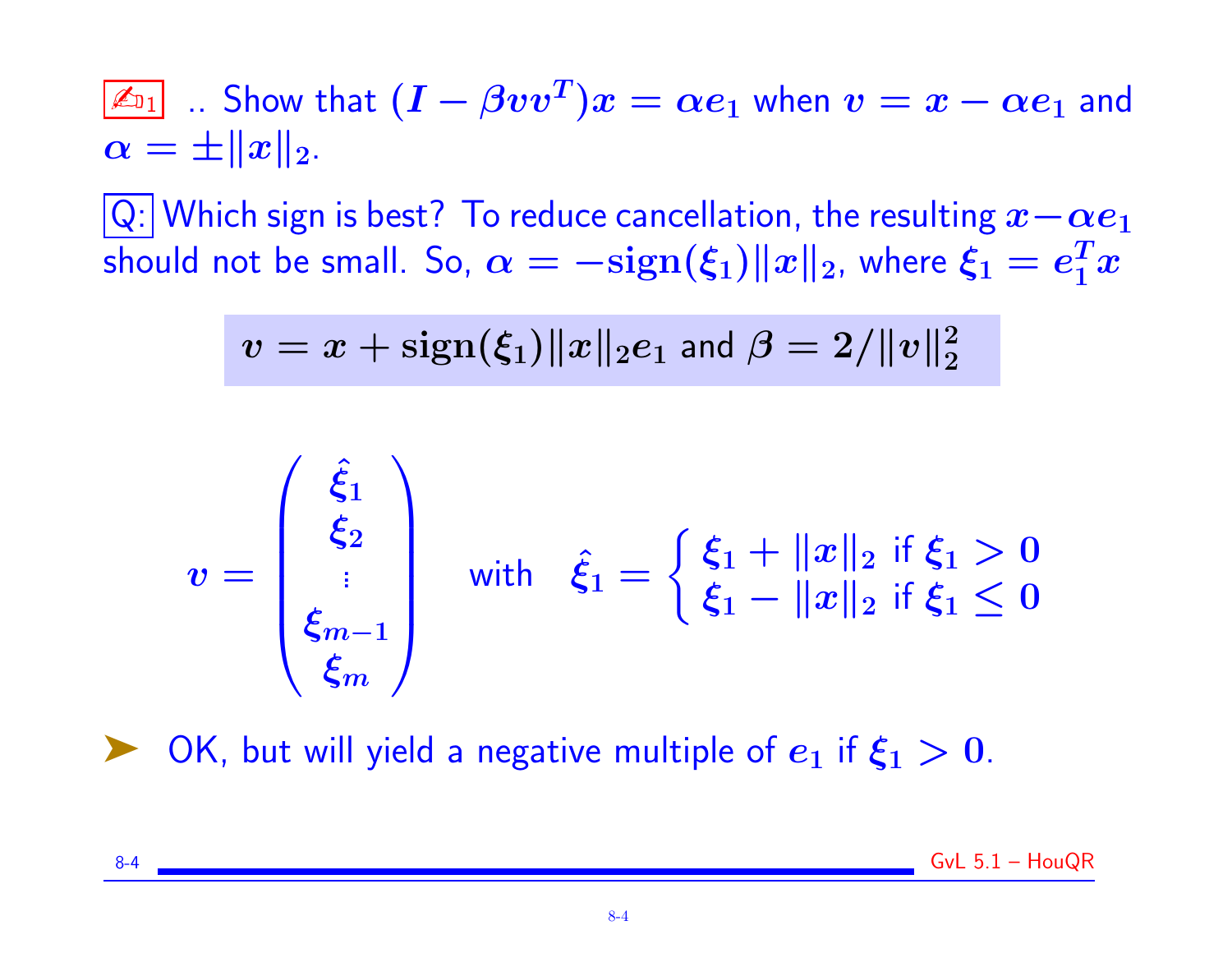# Alternative:

► Define 
$$
\sigma = \sum_{i=2}^{m} \xi_i^2
$$
.  
\n> Always set  $\hat{\xi}_1 = \xi_1 - ||x||_2$ . Update OK when  $\xi_1 \le 0$   
\n>When  $\xi_1 > 0$  compute  $\hat{x}_1$  as  
\n
$$
\hat{\xi}_1 = \xi_1 - ||x||_2 = \frac{\xi_1^2 - ||x||_2^2}{\xi_1 + ||x||_2} = \frac{-\sigma}{\xi_1 + ||x||_2}
$$
\nSo:  
\n
$$
\hat{\xi}_1 = \begin{cases} \frac{-\sigma}{\xi_1 + ||x||_2} & \text{if } \xi_1 > 0 \\ \xi_1 - ||x||_2 & \text{if } \xi_1 \le 0 \end{cases}
$$

ight is customary to compute a vector v such that  $v_1 = 1$ . So v is scaled by its first component.

If 
$$
\sigma == 0
$$
, will get  $v = [1; x(2:m)]$  and  $\beta = 0$ .

8-5 GvL 5.1 – HouQR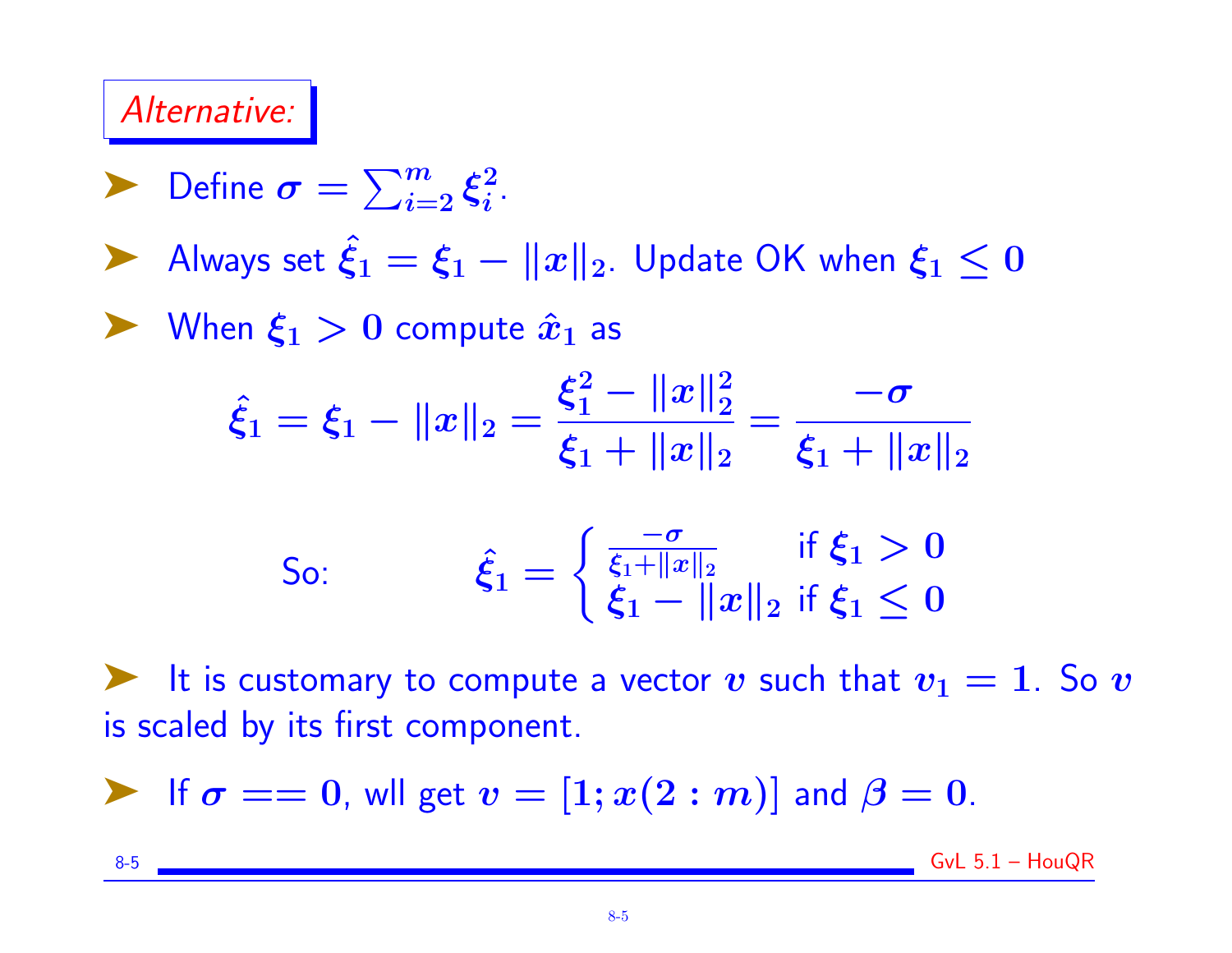# ▶ Matlab function:

```
function [v, bet] = house(x)%% computes the householder vector for x
m = length(x);v = [1; x(2:m)];sigma = v(2:m)' * v(2:m);
if (sigma == 0)bet = 0;else
   xnrm = sqrt(x(1)^2 + sigma) ;
   if (x(1) < 0)v(1) = x(1) - x^n;
   else
      v(1) = -signa / (x(1) + xnrm);
   end
   bet = 2 / (1+sigma/v(1)^2);
   v = v/v(1) ;
end
```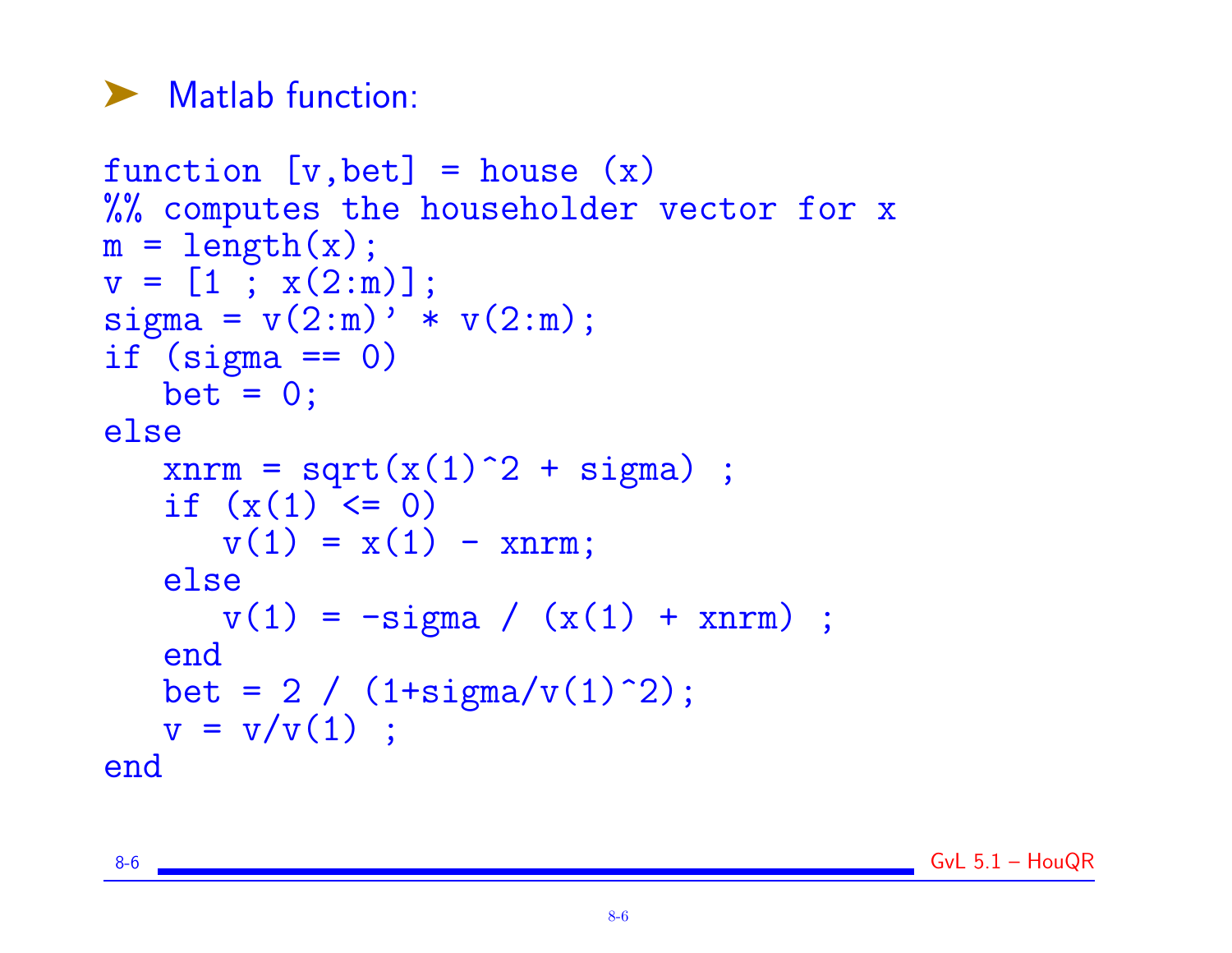#### Problem 2: Generalization.

Want to transform x into  $y = Px$  where first k components of x and  $y$  are the same and  $y_j = 0$  for  $j > k + 1$ . In other words:

Problem 2: Given 
$$
x = \begin{pmatrix} x_1 \\ x_2 \end{pmatrix}
$$
,  $x_1 \in \mathbb{R}^k$ ,  $x_2 \in \mathbb{R}^{m-k}$ , find: Householder transform  $P = I - 2ww^T$  such that:  
\n $Px = \begin{pmatrix} x_1 \\ \alpha e_1 \end{pmatrix}$  where  $e_1 \in \mathbb{R}^{m-k}$ .

► Solution 
$$
w = \begin{pmatrix} 0 \\ \hat{w} \end{pmatrix}
$$
, where  $\hat{w}$  is s.t.  $(I - 2\hat{w}\hat{w}^T)x_2 = \alpha e_1$   
\n▶ This is because: 
$$
P = \begin{bmatrix} I & 0 \\ 0 & I - 2\hat{w}\hat{w}^T \end{bmatrix}
$$

8-7 GvL 5.1 – HouQR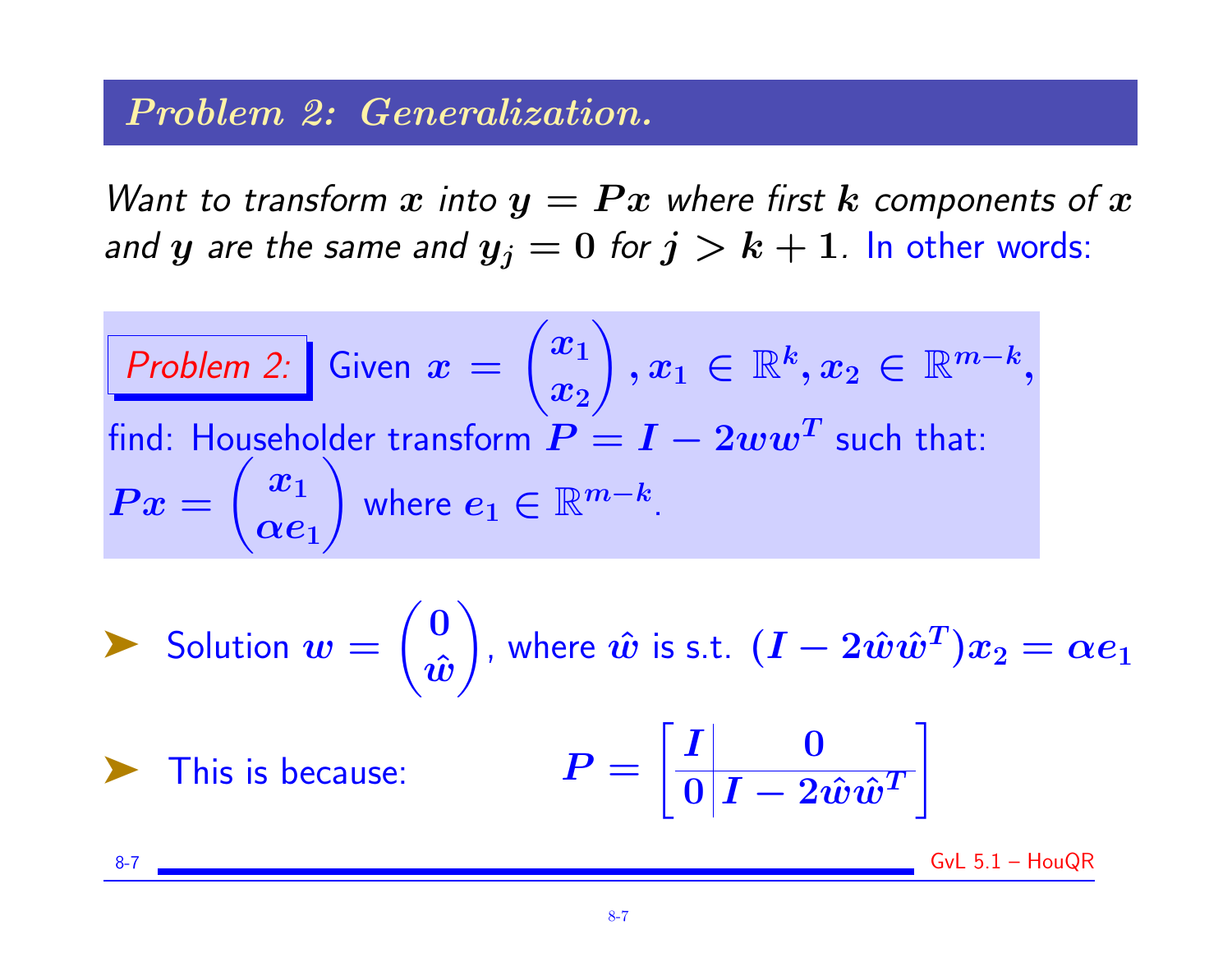### Overall Procedure:

Given an  $m \times n$  matrix X, find  $w_1, w_2, \ldots, w_n$  such that  $(I - 2 w_n w_n^T) \cdots (I - 2 w_2 w_2^T)(I - 2 w_1 w_1^T) X = R$ where  $r_{ij} = 0$  for  $i > j$ 

First step is easy : select  $w_1$  so that the first column of  $X$ becomes  $\alpha e_1$ 

Second step: select  $w_2$  so that  $x_2$  has zeros below 2nd component.

► etc.. After  $k-1$  steps:  $X_k \equiv P_{k-1} \dots P_1 X$  has the following shape: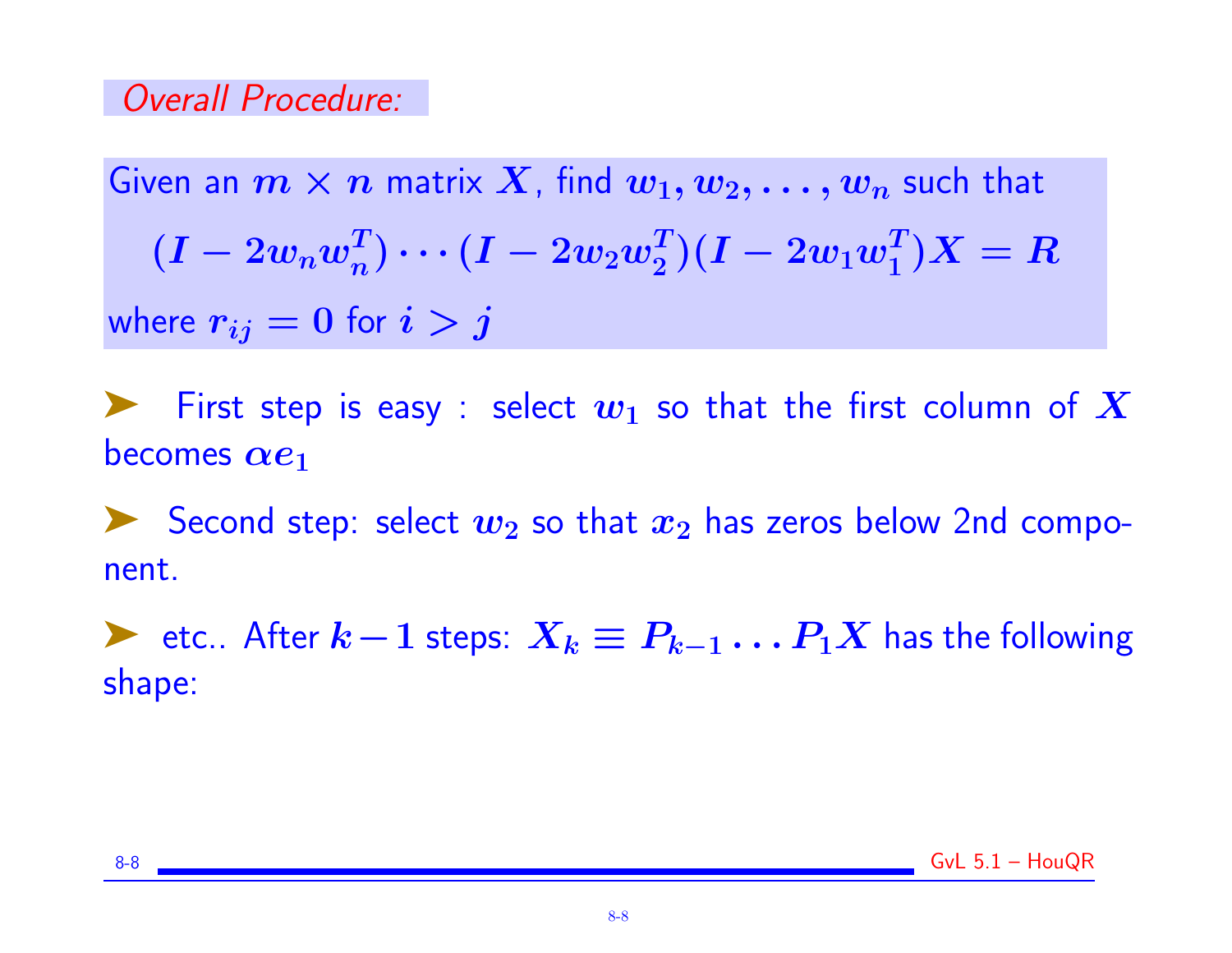

◆ To do: transform this matrix into one which is upper triangular up to the  $k$ -th column...

➤ ... while leaving the previous columns untouched.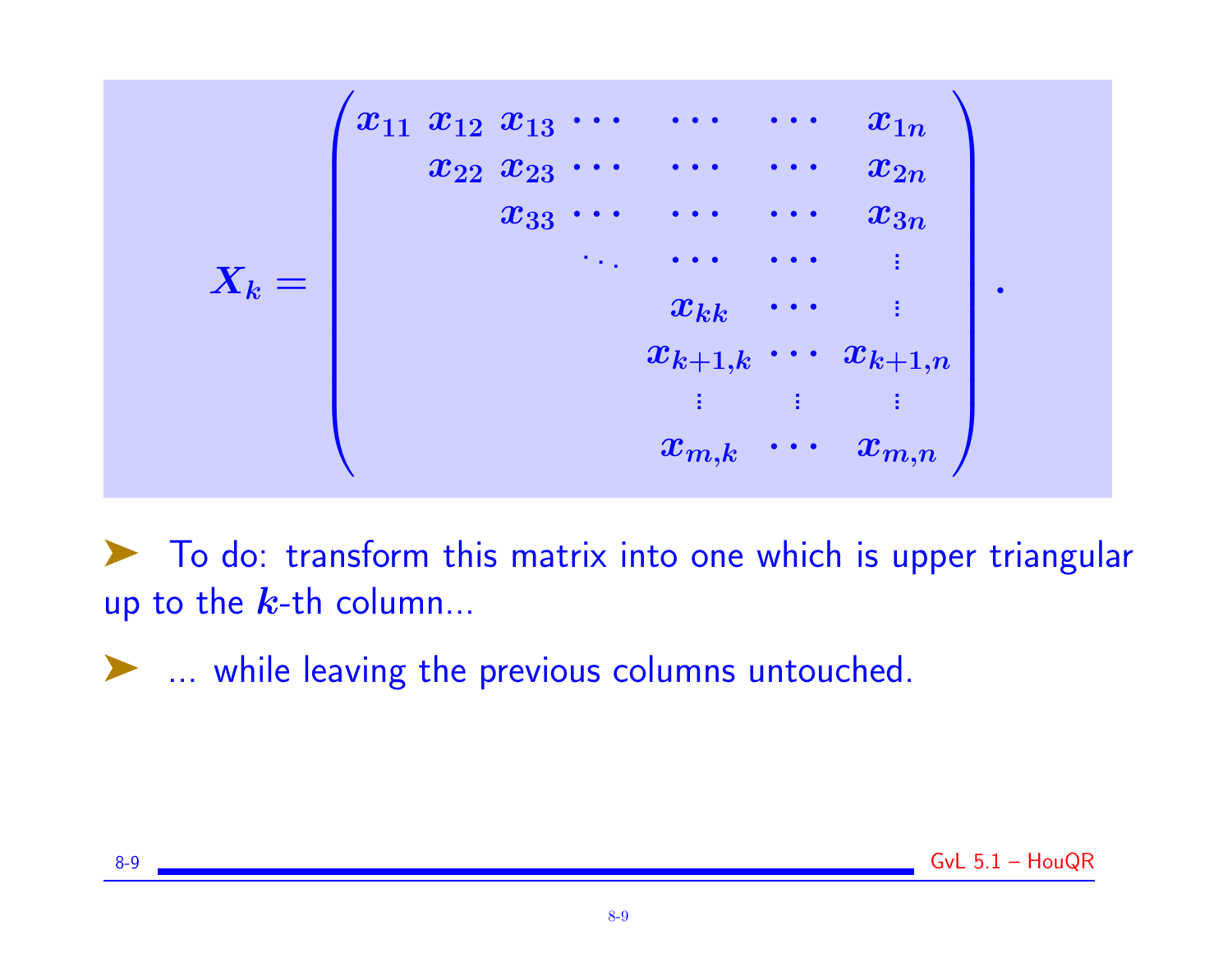$\blacktriangleright$  To leave the first  $k-1$  columns unchanged w must have zeros in positions 1 through  $k-1$ .

$$
P_k=I-2w_kw_k^T,\quad w_k=\tfrac{v}{\|v\|_2},
$$

where the vector  $v$  can be expressed as a Householder vector for a shorter vector using the matlab function house,

$$
v=\begin{pmatrix} 0 \\ \mathit{house}(X(k:m,k)) \end{pmatrix}
$$

The result is that work is done on the  $(k : m, k : n)$  submatrix.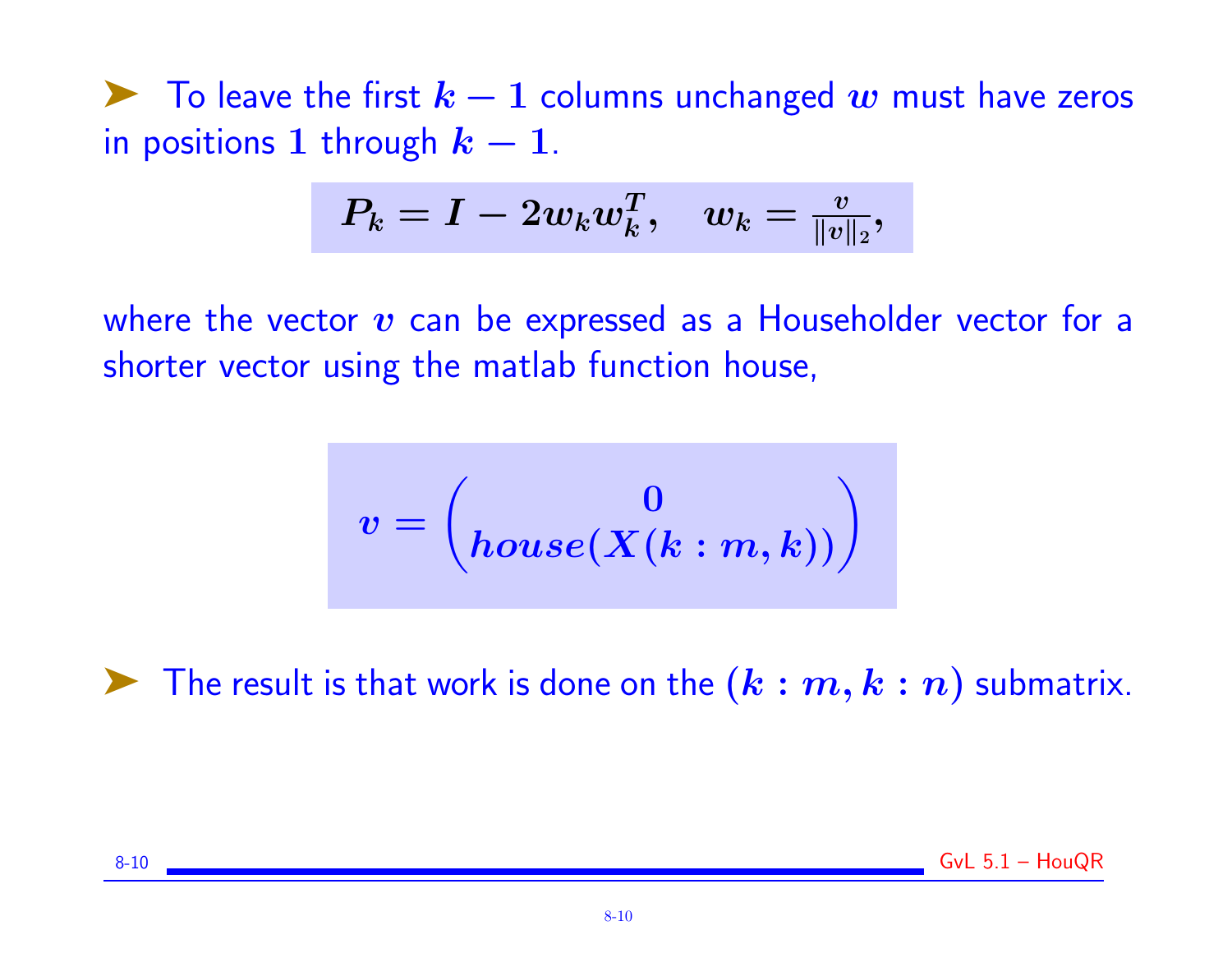# ALGORITHM : 1. Householder QR

1. For 
$$
k = 1 : n
$$
 do  
\n2.  $[v, \beta] = house(X(k : m, k)$   
\n3.  $X(k : m, k : n) = (I - \beta vv^T)X(k : m, k : n)$   
\n4. If  $(k < m)$   
\n5.  $X(k + 1 : m, k) = v(2 : m - k + 1)$   
\n6. end  
\n7. end

# ➤ In the end:

 $X_n = P_n P_{n-1} \dots P_1 X =$  upper triangular

8-11 GvL 5.1 – HouQR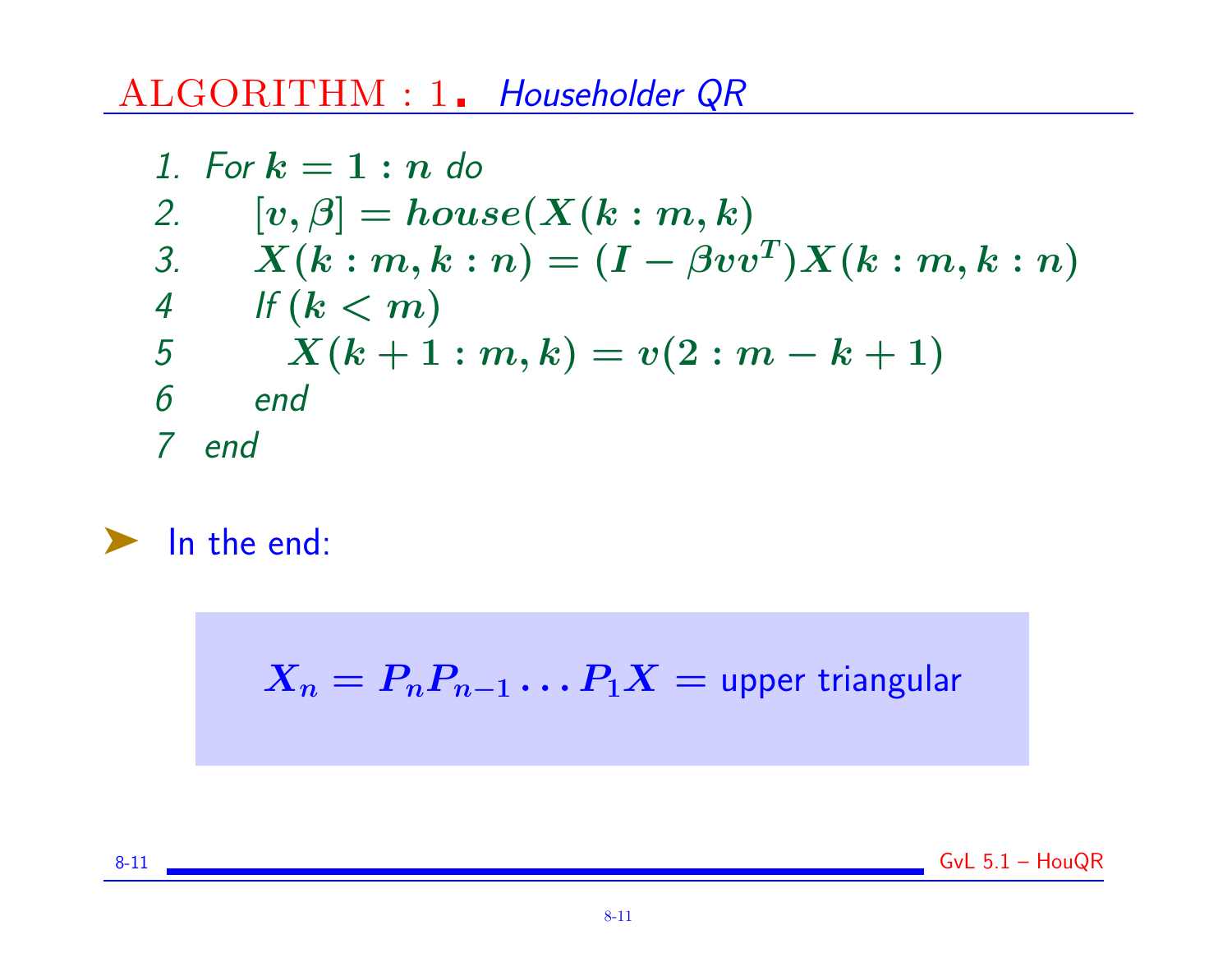Yields the factorization:  
\n
$$
X = QR
$$
\nwhere:  
\n
$$
Q = P_1 P_2 ... P_n \text{ and } R = X_n
$$
\n
$$
\boxed{\text{Example:}}
$$
\nApply to system of  $X = [x_1, x_2, x_3] = \begin{pmatrix} 1 & 1 & 1 \\ 1 & 1 & 0 \\ 1 & 0 & -1 \\ 1 & 0 & 4 \end{pmatrix}$ 

## Answer:

$$
x_1 = \begin{pmatrix} 1 \\ 1 \\ 1 \\ 1 \end{pmatrix}, \, \|x_1\|_2 = 2, \, v_1 = \begin{pmatrix} 1+2 \\ 1 \\ 1 \\ 1 \end{pmatrix}, \, v_1 = \begin{pmatrix} 3 \\ 1 \\ 1 \\ 1 \end{pmatrix}
$$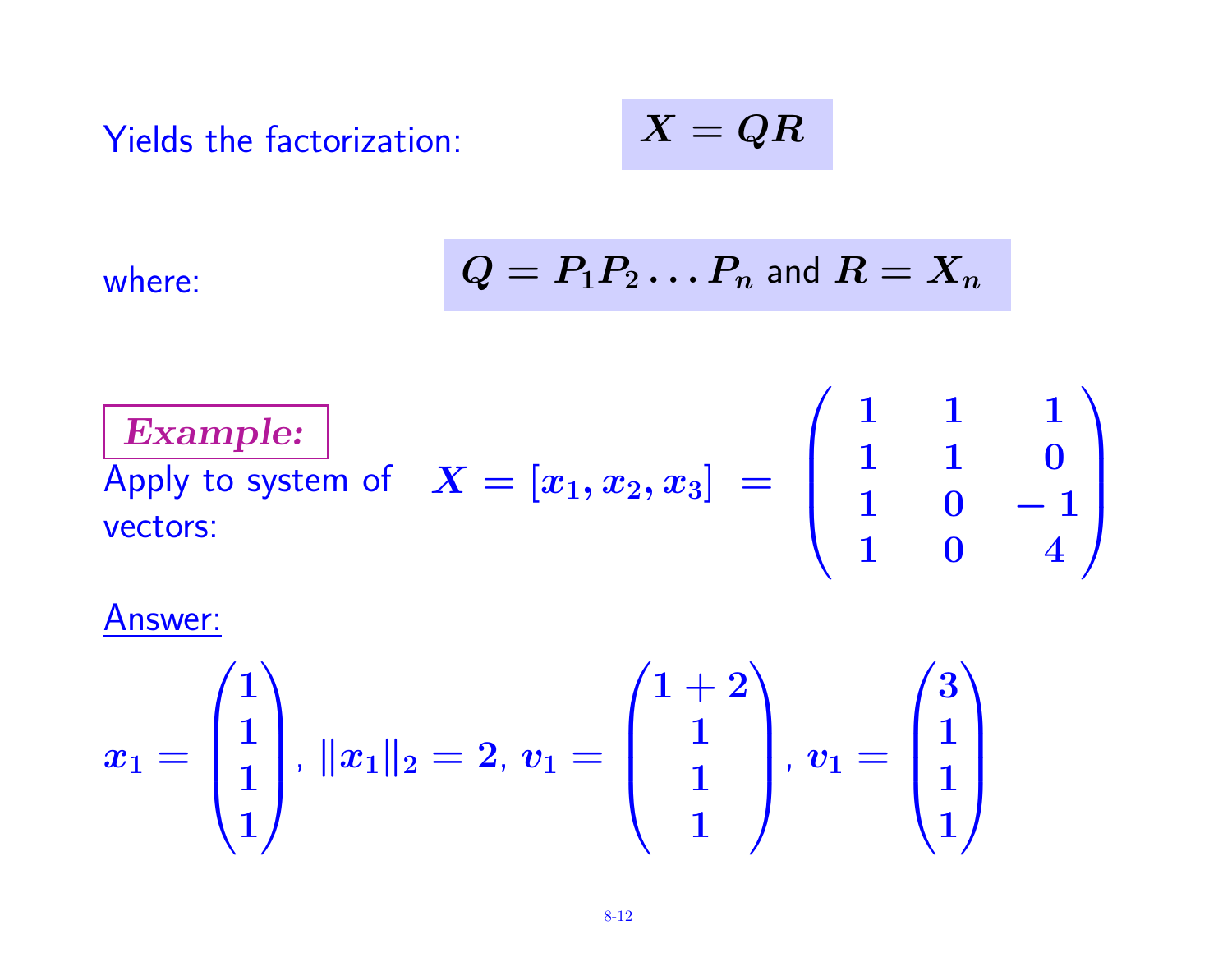$$
P_1 = I - \frac{2}{v_1^T v_1} v_1 v_1^T = \frac{1}{6} \begin{pmatrix} -3 & -3 & -3 & -3 \\ -3 & 5 & -1 & -1 \\ -3 & -1 & 5 & -1 \\ -3 & -1 & -1 & 5 \end{pmatrix}.
$$

$$
P_1 X = \begin{pmatrix} -2 & -1 & -2 \\ 0 & 1/3 & -1 \\ 0 & -2/3 & -2 \\ 0 & -2/3 & 3 \end{pmatrix} \xrightarrow{\text{Next stage:}}
$$

$$
\tilde{x}_2 = \begin{pmatrix} 0 \\ 1/3 \\ -2/3 \\ -2/3 \end{pmatrix}, \ \|\tilde{x}_2\|_2 = 1, \ v_2 = \begin{pmatrix} 0 \\ 1/3 + 1 \\ -2/3 \\ -2/3 \end{pmatrix},
$$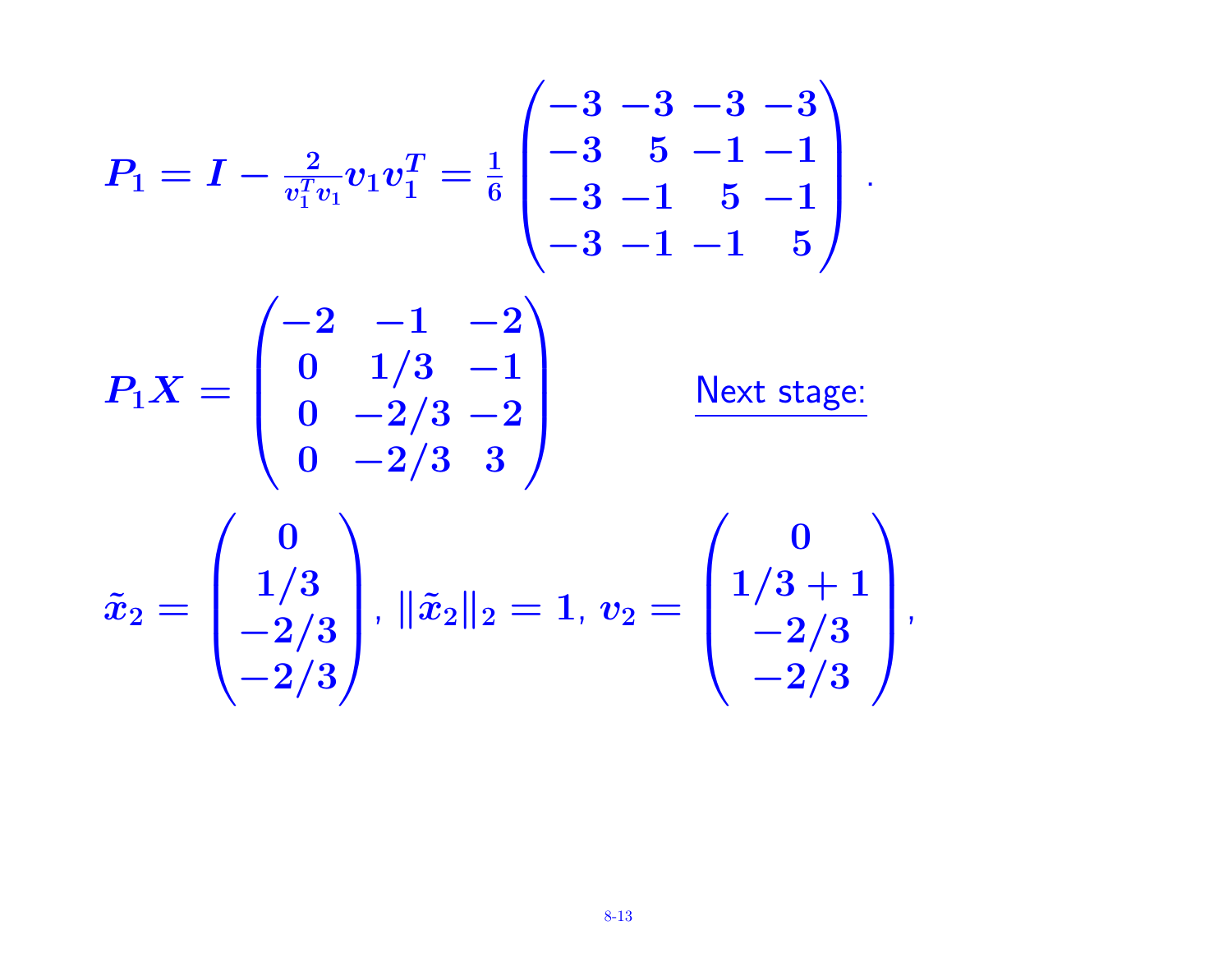$$
P_2 = I - \frac{2}{v_2^T v_2} v_2 v_2^T = \frac{1}{3} \begin{pmatrix} 3 & 0 & 0 & 0 \\ 0 & -1 & 2 & 2 \\ 0 & 2 & 2 & -1 \\ 0 & 2 & -1 & 2 \end{pmatrix},
$$
  
\n
$$
P_2 P_1 X = \begin{pmatrix} -2 & -1 & -2 \\ 0 & -1 & 1 \\ 0 & 0 & -3 \\ 0 & 0 & 2 \end{pmatrix} \qquad \text{Last stage:}
$$
  
\n
$$
\tilde{x}_3 = \begin{pmatrix} 0 \\ 0 \\ -3 \\ 2 \end{pmatrix}, \quad ||\tilde{x}_3||_2 = \sqrt{13}, \quad v_3 = \begin{pmatrix} 0 \\ 0 \\ -3 - \sqrt{13} \\ 2 \end{pmatrix},
$$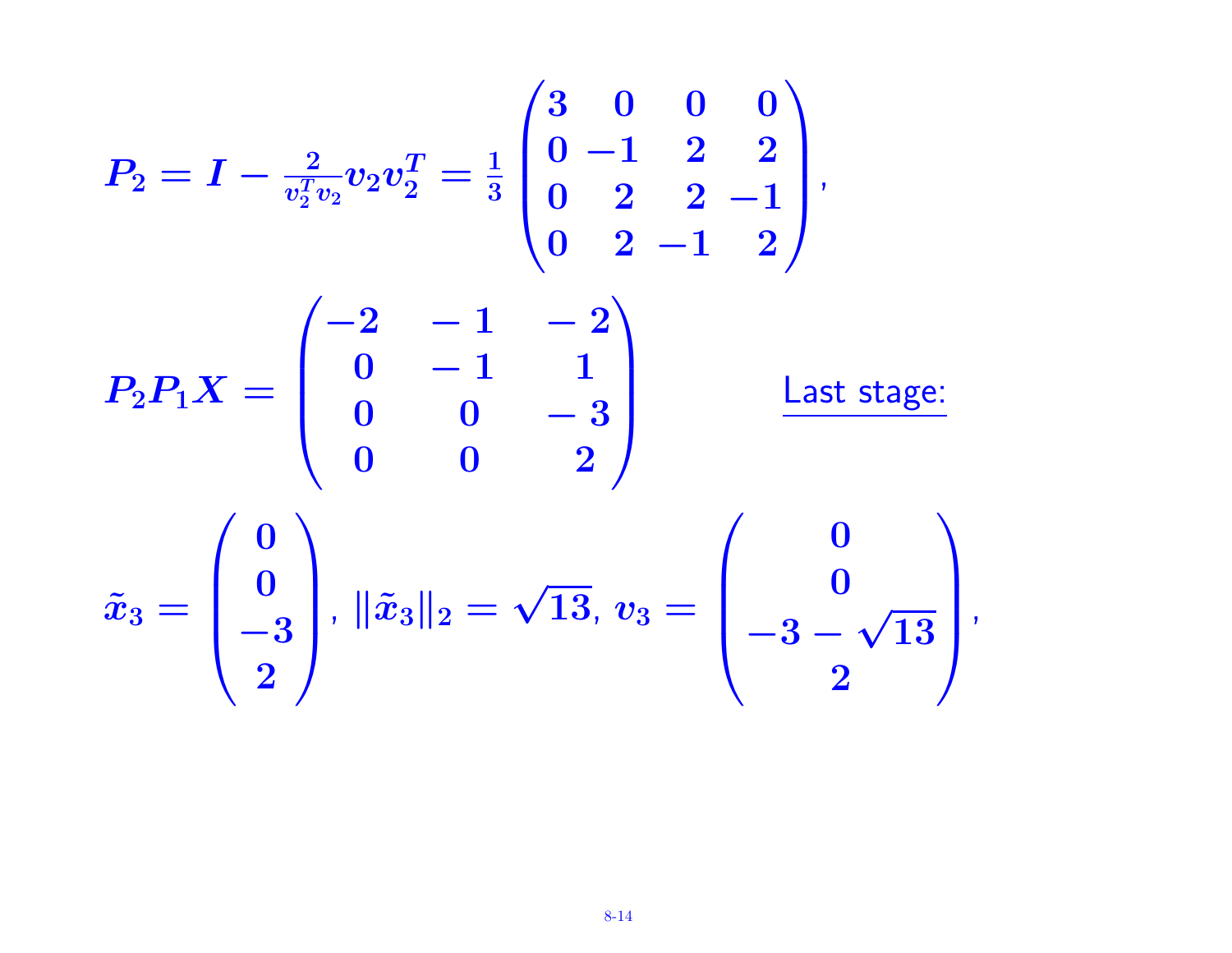$$
P_2 = I - \frac{2}{v_3^T v_3} v_3 v_3^T = \begin{pmatrix} 1 & 0 & 0 & 0 \\ 0 & 1 & 0 & 0 \\ 0 & 0 & -.83205 & .55470 \\ 0 & 0 & .55470 & .83205 \end{pmatrix},
$$
  
\n
$$
P_3 P_2 P_1 X = \begin{pmatrix} -2 & -1 & -2 \\ 0 & -1 & 1 \\ 0 & 0 & \sqrt{13} \\ 0 & 0 & 0 \end{pmatrix} = R,
$$
  
\n
$$
P_3 P_2 P_1 = \begin{pmatrix} -.50000 - .50000 - .50000 - .50000 \\ -.50000 - .50000 & .50000 & .50000 \\ .13868 - .13868 - .69338 & .69338 \\ -.69338 & .69338 - .13868 & .13868 \end{pmatrix}
$$

8-15 GvL 5.1 – HouQR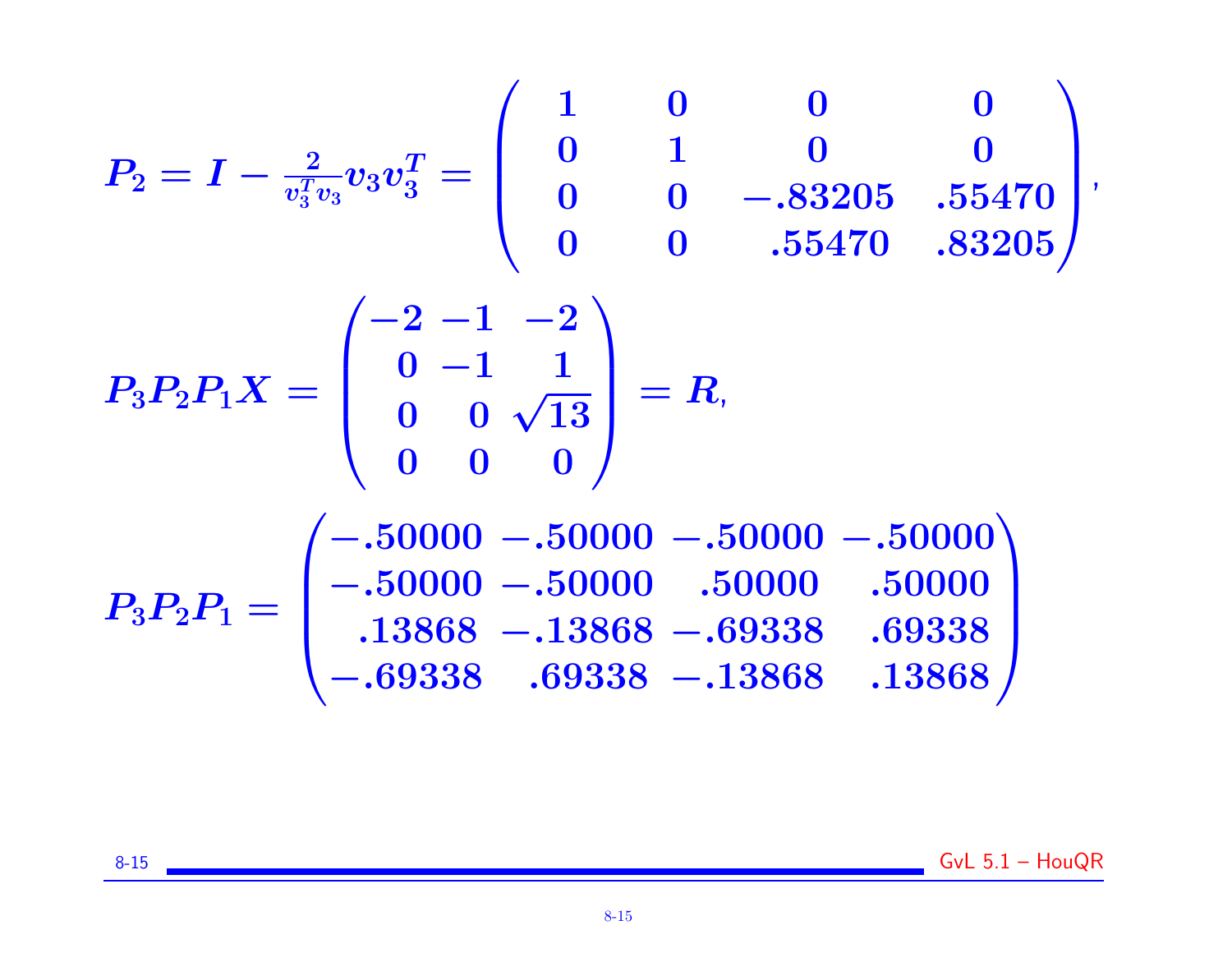



End Example

MAJOR difference with Gram-Schmidt: Q is  $m \times m$  and R is  $m \times n$  (same as X). The matrix R has zeros below the n-th row. Note also : this factorization always exists.

**ED2** Cost of Householder QR? Compare with Gram-Schmidt



 $\overline{Q}$  How to obtain  $X = Q_1 R_1$  where  $Q_1 =$  same size as X and  $R_1$  is  $n \times n$  (as in MGS)?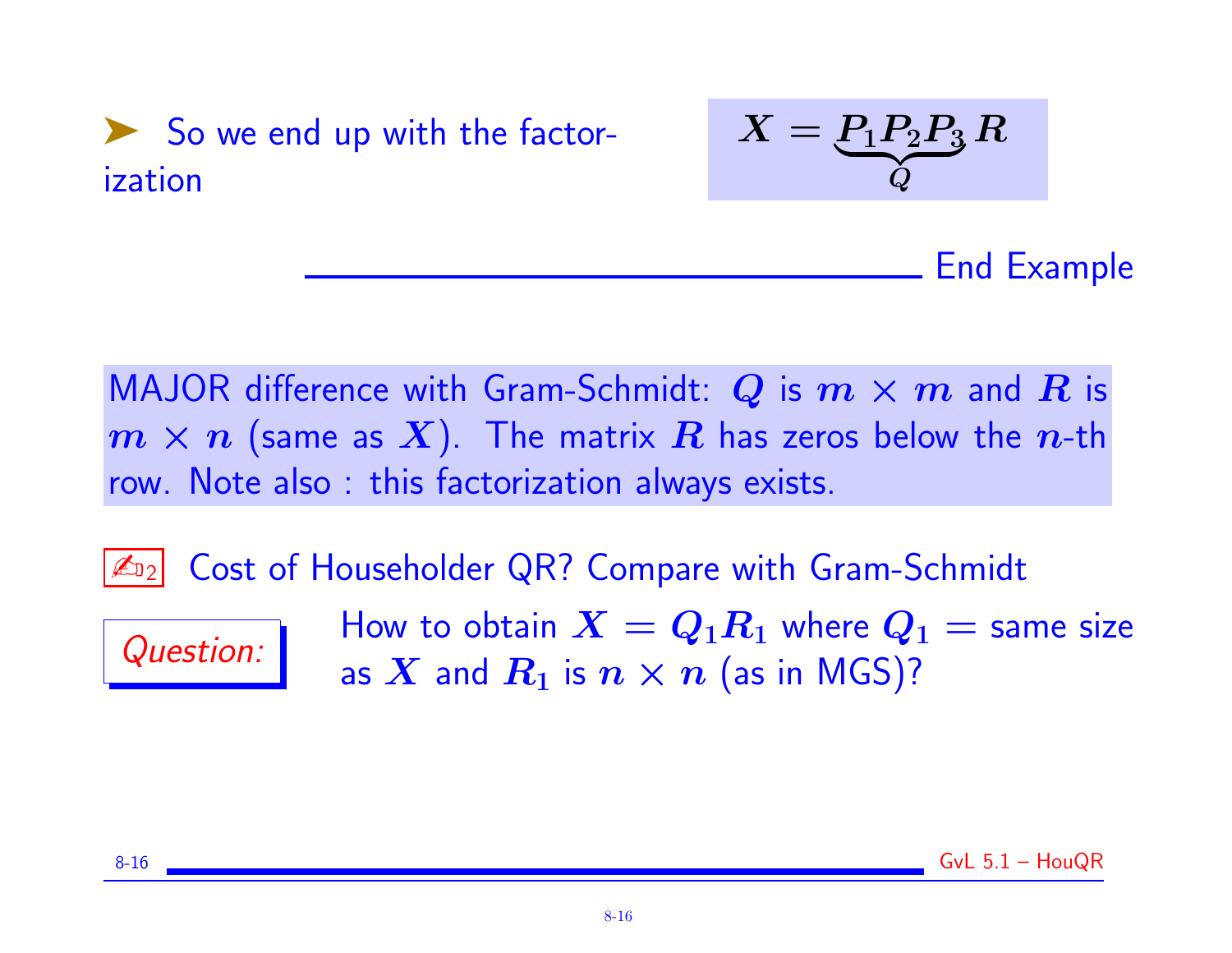Answer: simply use the partitioning

$$
X = \begin{pmatrix} Q_1 & Q_2 \end{pmatrix} \begin{pmatrix} R_1 \\ 0 \end{pmatrix} \quad \rightarrow \quad X = Q_1 R_1
$$

Referred to as the "thin" QR factorization (or "economy-size QR" factorization in matlab)

How to solve a least-squares problem  $Ax = b$  using the Householder factorization?

Answer: no need to compute  $Q_1$ . Just apply  $Q^T$  to b.

This entails applying the successive Householder reflections to  $\bm{b}$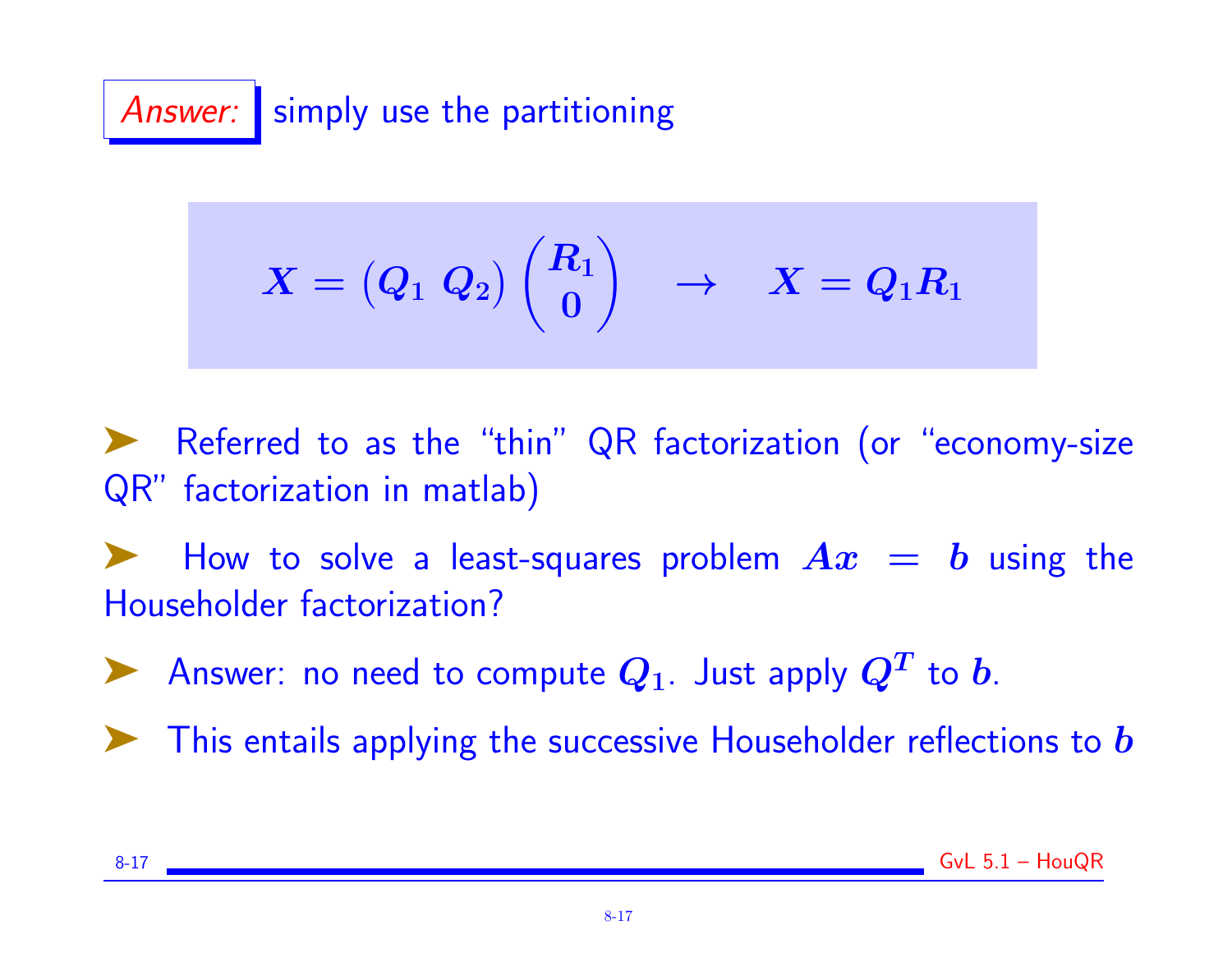### The rank-deficient case

Result of Householder QR:  $Q_1$  and  $R_1$  such that  $Q_1R_1 = X$ . In the rank-deficient case, can have  $\text{span}\{Q_1\} \neq \text{span}\{X\}$  because  $R_1$  may be singular.

Remedy: Householder QR with column pivoting. Result will be:

$$
A\Pi\,\,=\,\,Q\,\,\begin{pmatrix} R_{11}\;\,R_{12}\\ 0\quad 0 \end{pmatrix}
$$

 $R_{11}$  is nonsingular. So rank $(X)$  = size of  $R_{11}$  = rank $(Q_1)$  and  $Q_1$  and  $X$  span the same subspace.

 $\Pi$  permutes columns of  $X$ .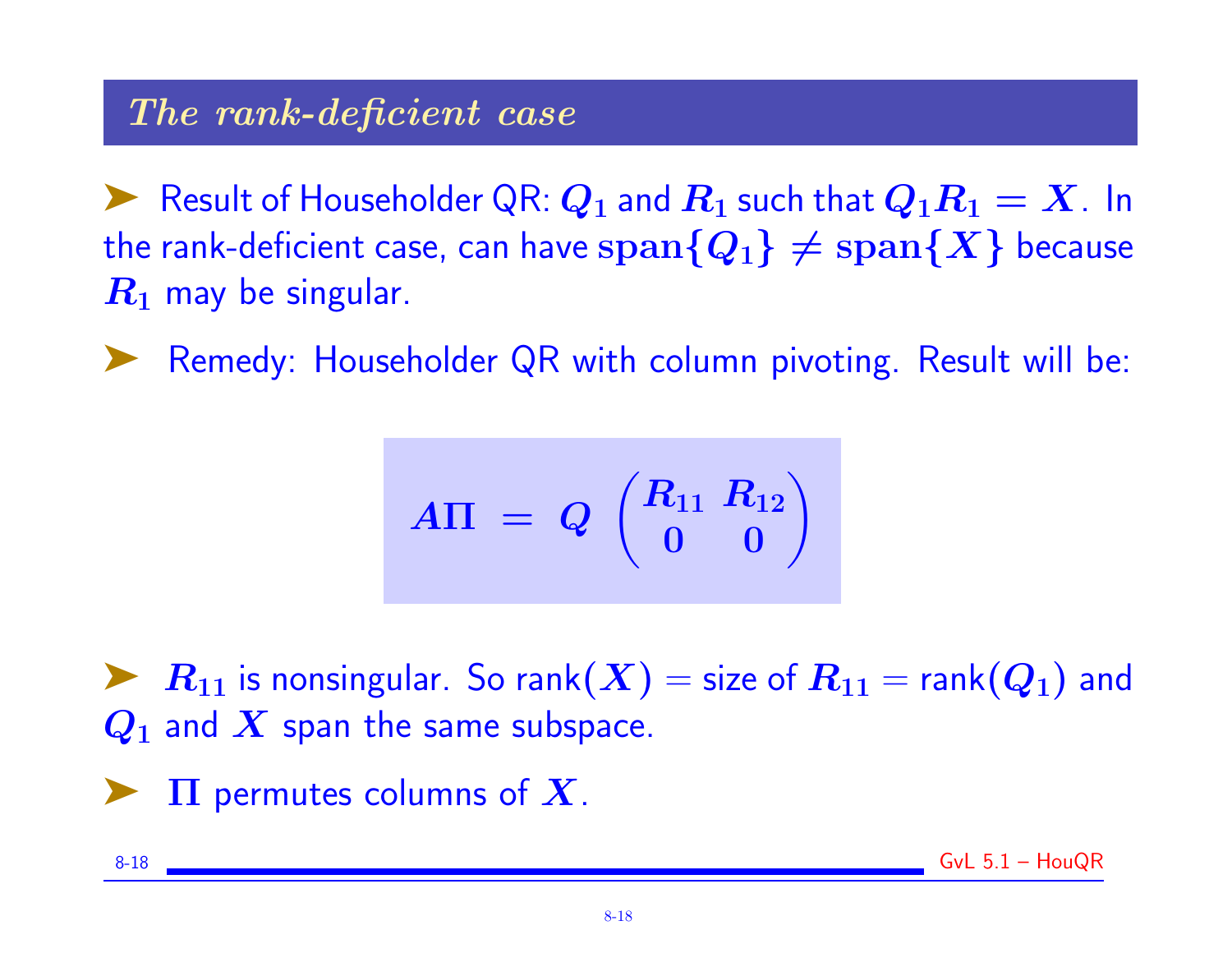Algorithm: At step  $k$ , active matrix is  $X(k : m, k : n)$ . Swap *k*-th column with column of largest 2-norm in  $X(k : m, k : n)$ . If all the columns have zero norm, stop.

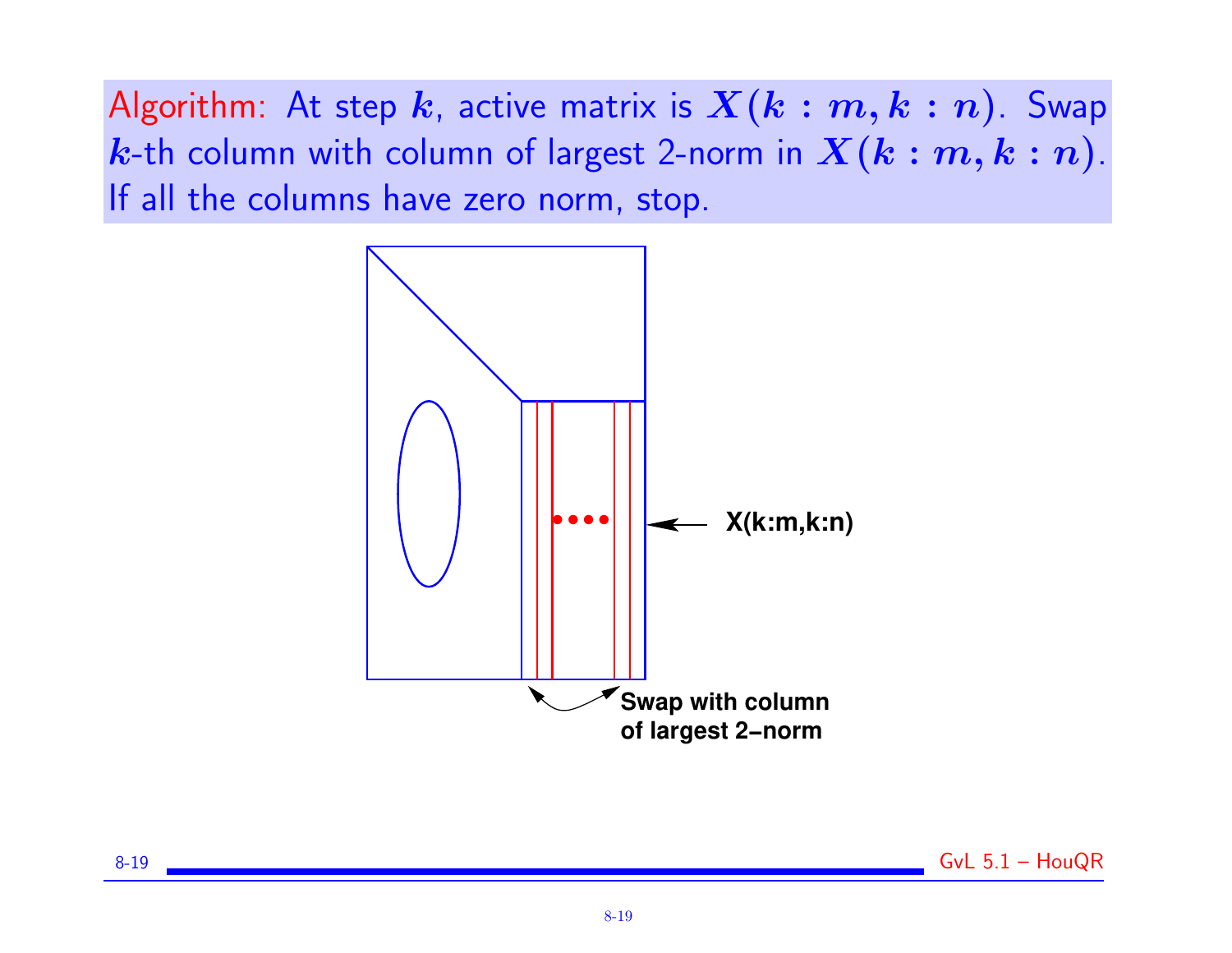# Practical Question: | How to implement this ???

 $|\mathcal{L}_{\text{D3}}|$  Suppose you know the norms of each column of  $\boldsymbol{X}$  at the start. What happens to each of the norms of  $X(2 : m, j)$  for  $j = 2, \cdots, n$ ? Generalize this to step k and obtain a procedure to inexpensively compute the desired norms at each step.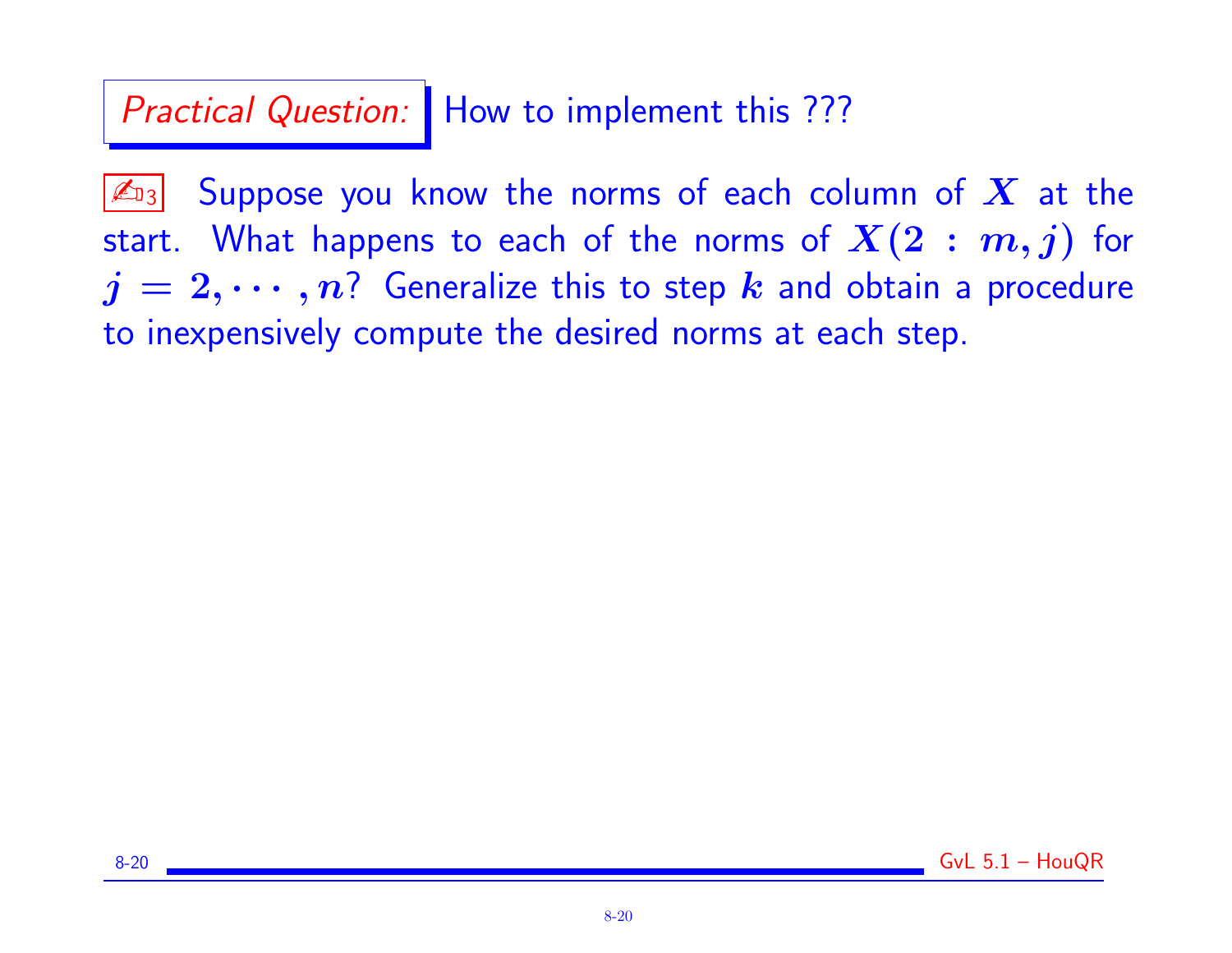### Properties of the QR factorization

Consider the 'thin' factorization  $A = QR$ ,  $(\textsf{size}(Q) = [m,n] = \textsf{size}$  $(A)$ ). Assume  $r_{ii} > 0$ ,  $i = 1, \ldots, n$ 

1. When  $\bm{A}$  is of full column rank this factorization exists and is unique

2. It satisfies:

$$
\text{span}\{a_1,\cdots,a_k\}=\text{span}\{q_1,\cdots,q_k\},\ \ \, k=1,\ldots,n
$$

3.  $\bm{R}$  is identical with the Cholesky factor  $\bm{G^T}$  of  $\bm{A^T} \bm{A}.$ 

 $\blacktriangleright$  When  $\bm{A}$  in rank-deficient and Householder with pivoting is used, then

$$
Ran\{Q_1\}=Ran\{A\}
$$

 $8-21$  GyL  $5.1 -$  HouQR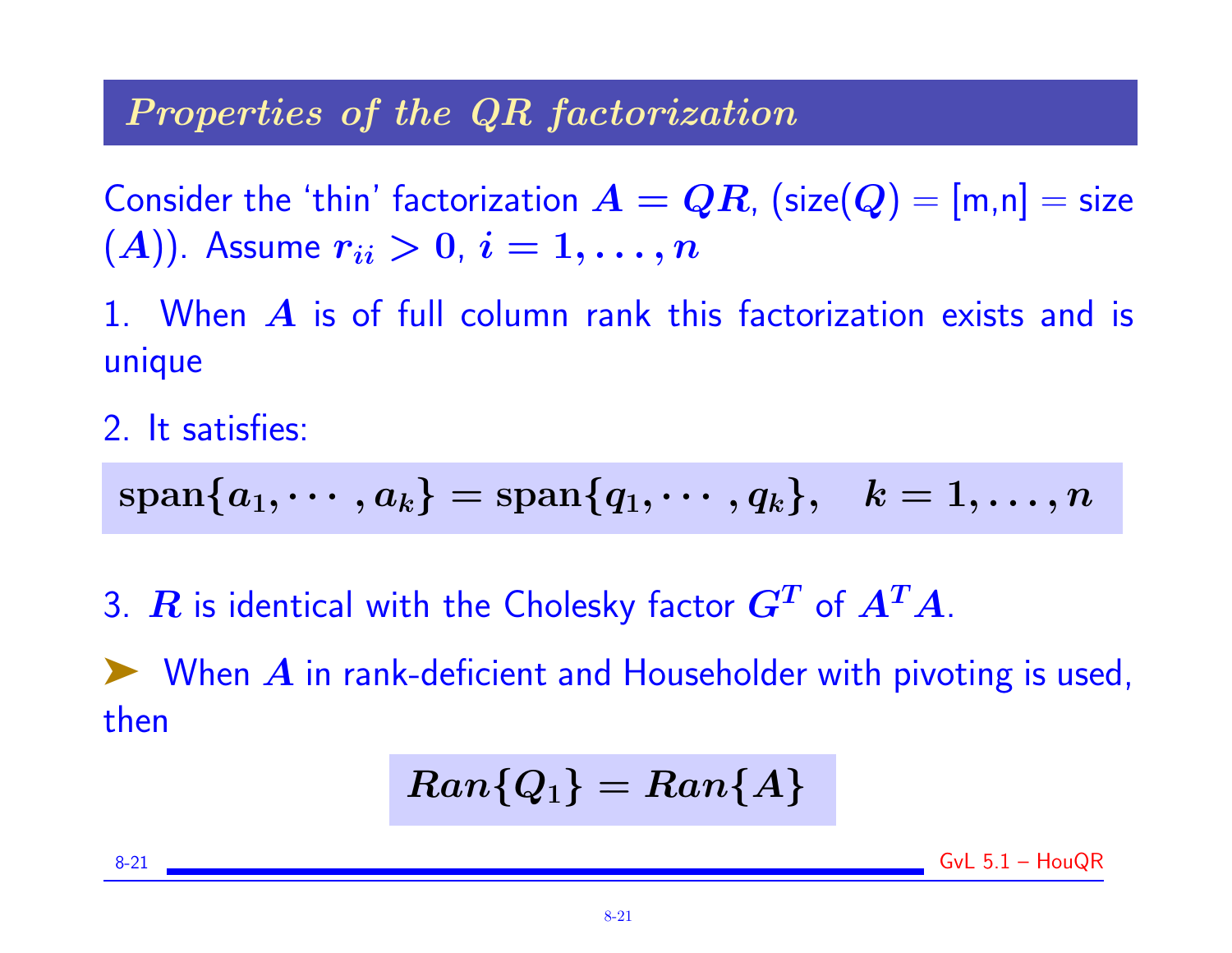Givens Rotations and the Givens QR

➤ Givens rotations are matrices of the form:

$$
G(i,k,\theta)=\begin{pmatrix} 1 & \ldots & 0 & & \ldots & 0 & 0 \\ \vdots & \ddots & \vdots & \vdots & \vdots & \vdots & \vdots \\ 0 & \ldots & c & \cdots & s & \cdots & 0 \\ \vdots & \cdots & \vdots & \ddots & \vdots & \vdots & \vdots \\ 0 & \cdots & -s & \cdots & c & \cdots & 0 \\ \vdots & \cdots & \vdots & \cdots & \vdots & \cdots & \vdots \\ 0 & \ldots & 0 & & \ldots & 1 \end{pmatrix}k
$$

with  $c = \cos \theta$  and  $s = \sin \theta$ 

 $\blacktriangleright$   $G(i, k, \theta)$  represents a rotation in the span of  $e_i$  and  $e_k$ 

8-22 GvL 5.1 – HouQR